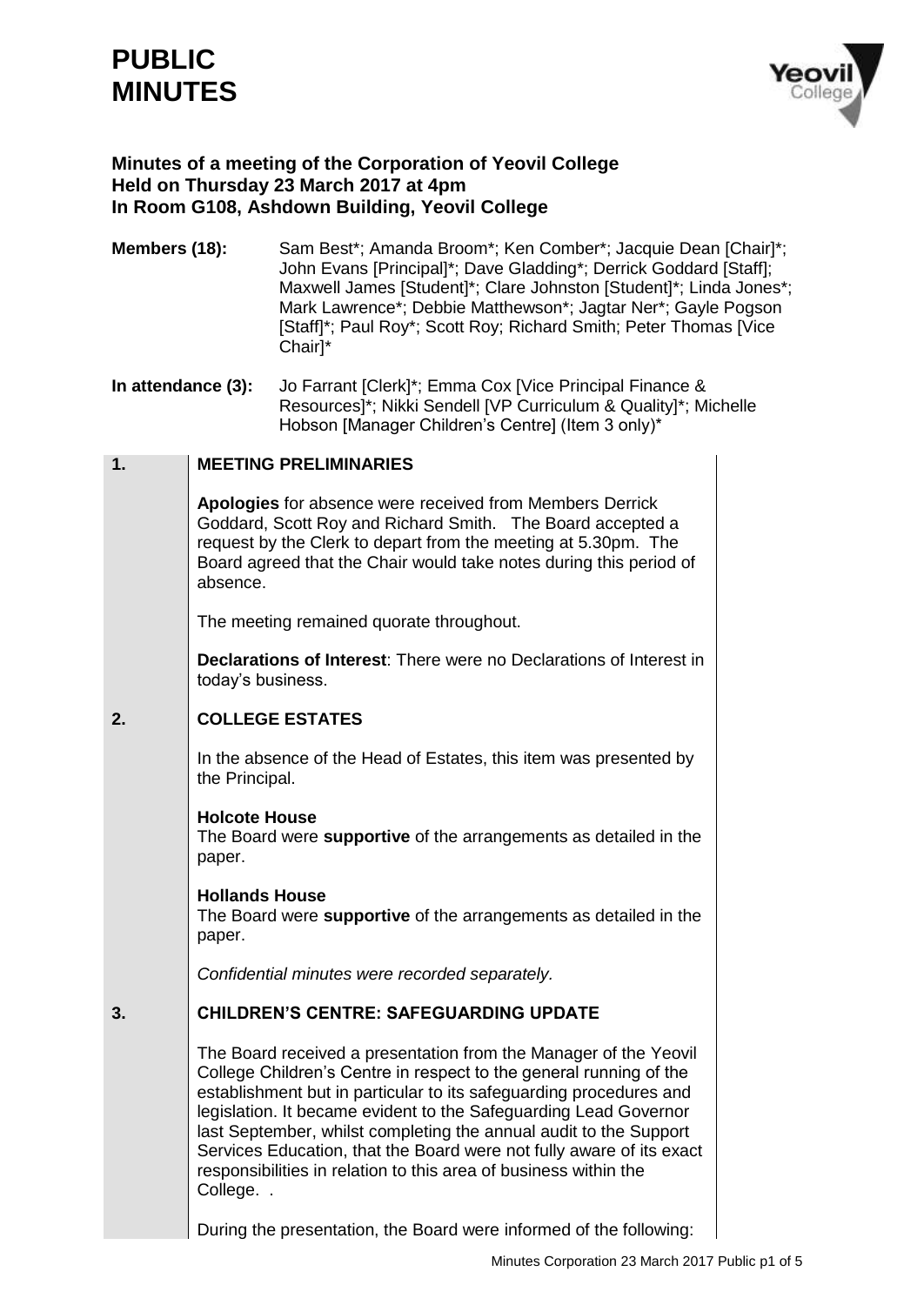|    | Safeguarding roles within the Children's Centre<br>$\bullet$<br>Staff Training and qualifications held<br>$\bullet$<br>Legislations followed for example The Early Years<br>$\bullet$<br>Foundation Stage - Section 3 The Safeguarding and<br><b>Welfare Requirements</b><br>Safeguarding procedures followed<br>$\bullet$<br>• Threshold levels of referral |              |
|----|--------------------------------------------------------------------------------------------------------------------------------------------------------------------------------------------------------------------------------------------------------------------------------------------------------------------------------------------------------------|--------------|
|    | As an action going forward, the Board agreed that it should receive<br>yearly updates from the Children's Centre. This will be added to<br>next year's work programme.                                                                                                                                                                                       | <b>Clerk</b> |
|    | Michelle Hobson was thanked and left the meeting at 17:00.                                                                                                                                                                                                                                                                                                   |              |
| 4. | <b>CHAIR'S REPORT</b>                                                                                                                                                                                                                                                                                                                                        |              |
|    | The Corporation noted the Chair's Report. This included an update<br>on:<br>• Area Review (full detail recorded within the Principal's                                                                                                                                                                                                                       |              |
|    | Report)<br>• Update on Governor Consultation Meetings (full outcomes<br>to Search & Governance Committee in April)<br>Recent internal audit of Risk Management and Corporate<br>$\bullet$<br>Governance 15-17 March 2017 (draft report to be reviewed<br>by Search & Governance Committee in April)                                                          |              |
| 5. | <b>MINUTES OF CORPORATION MEETINGS</b>                                                                                                                                                                                                                                                                                                                       |              |
|    | The Board APPROVED the following minutes as correct records<br>and the public minutes for website publication:<br>26 January 2017 Public<br>$\bullet$<br>26 January 2017 Confidential<br>$\bullet$                                                                                                                                                           |              |
|    | Both sets of minutes were signed by the Chair.                                                                                                                                                                                                                                                                                                               |              |
| υ. | <b>MATTERS ARISING</b>                                                                                                                                                                                                                                                                                                                                       |              |
|    | The action and query sheet was noted, reviewed and updated.<br>Actions were either complete, included elsewhere on today's<br>agenda or being appropriately tracked and carried forward.                                                                                                                                                                     |              |
| 7. | <b>FINANCIAL UPDATE including management accounts</b>                                                                                                                                                                                                                                                                                                        |              |
|    | The Board discussed and noted the related financial commentary<br>within the February Management Accounts in addition to a verbal<br>update from the Vice Principal Finance and Resources.                                                                                                                                                                   |              |
|    | The Board reviewed and discussed the following reports:<br><b>SOCI</b><br>$\bullet$<br><b>Receipts and Payments</b><br>Daily cash fluctuations chart for February<br><b>KPIs</b><br>$\bullet$<br><b>Insolvency Regime</b><br>$\bullet$<br>• Lloyds Bank Term Loan Facility<br>Lloyds Bank Overdraft and other facilities                                     |              |
|    | Confidential minutes were recorded separately.                                                                                                                                                                                                                                                                                                               |              |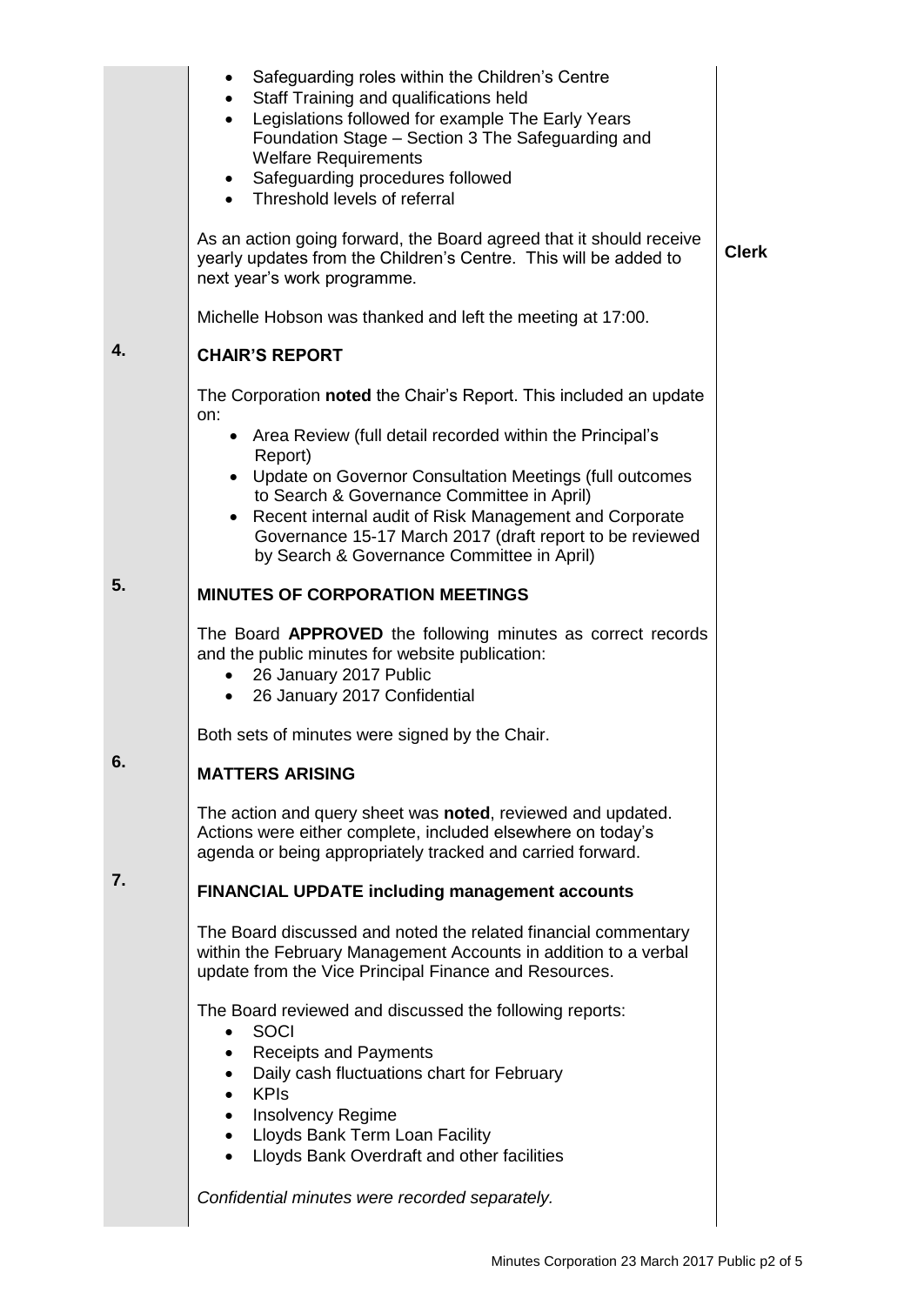| 8. | <b>POST-16 SKILLS PLAN</b>                                                                                                                                                                                                                                                                                                                                                                                                           |  |
|----|--------------------------------------------------------------------------------------------------------------------------------------------------------------------------------------------------------------------------------------------------------------------------------------------------------------------------------------------------------------------------------------------------------------------------------------|--|
|    | The Vice Principal Curriculum and Quality updated the Board on<br>the Post-16 Skills Plan. The Board had been provided with a<br>detailed paper with appendices ahead of today's meeting which<br>outlined the scope of the reform of technical education, set to be<br>one of the most extensive changes to post-16 education.                                                                                                      |  |
|    | Particular points noted included:<br>Technical education will be streamlined into 15 routes,<br>grouping occupations with shared knowledge, skills and<br>behaviours;<br>Investment in 'T-Levels' (Technical Levels) for 16-19 year<br>olds increasing hours of learning by over 50%, from 600<br>hours year to over 900 hours per year;<br>Maintenance loans for adults undertaking higher level<br>technical education at level 4+ |  |
|    | The College has started to take action to ensure it positions itself<br>as an effective deliverer of both academic and technical education.<br>The College recently hosted a visit by the DfE and hopes to be<br>involved in a pilot project from September 2017.                                                                                                                                                                    |  |
|    | The Board will continue to be updated as more information<br>becomes available.                                                                                                                                                                                                                                                                                                                                                      |  |
|    | The Clerk left the meeting at 17:30. The Chair of the Corporation<br>would take notes from this point forward.                                                                                                                                                                                                                                                                                                                       |  |
| 9. | <b>TEACHING AND LEARNING</b>                                                                                                                                                                                                                                                                                                                                                                                                         |  |
|    | The Corporation noted the outcomes of the Lesson Observations<br>(window 3) which had been completed on 03 February 2017. The<br>report detailed grade profile, teaching and learning targets, use of<br>ILT, re-observations and key themes.                                                                                                                                                                                        |  |
|    | Particular points noted whilst reviewing the report included:<br>• Targets for 2016/17:<br>87% of all lessons to be graded good or better - profile<br>for the year to date is 88%;<br>34% of lessons to be graded as outstanding – profile for<br>the year to date is 39%<br>Average learner score of $8.5$ – profile for the year to<br>date is $8.49$ .                                                                           |  |
|    | The Board were informed that the process of the observation<br>windows, in many areas, had outlived their usefulness particularly<br>now the skills levels were notably higher. It is therefore likely that<br>the process would either cease or be handled in a different way<br>going forward.                                                                                                                                     |  |
|    | The Board also noted the informal notes recorded as an aide<br>memoire from the meeting of the Quality and Assurance Group<br>who last met on the 23 February 2017. During their meeting, the<br>group discussed matters in respect to the outcomes of Target<br>Setting One (predicted outcomes), Underperforming Course Panel<br>meetings and actions, Applications and the outcome of the HEFCE<br>Annual Provider Review (APR).  |  |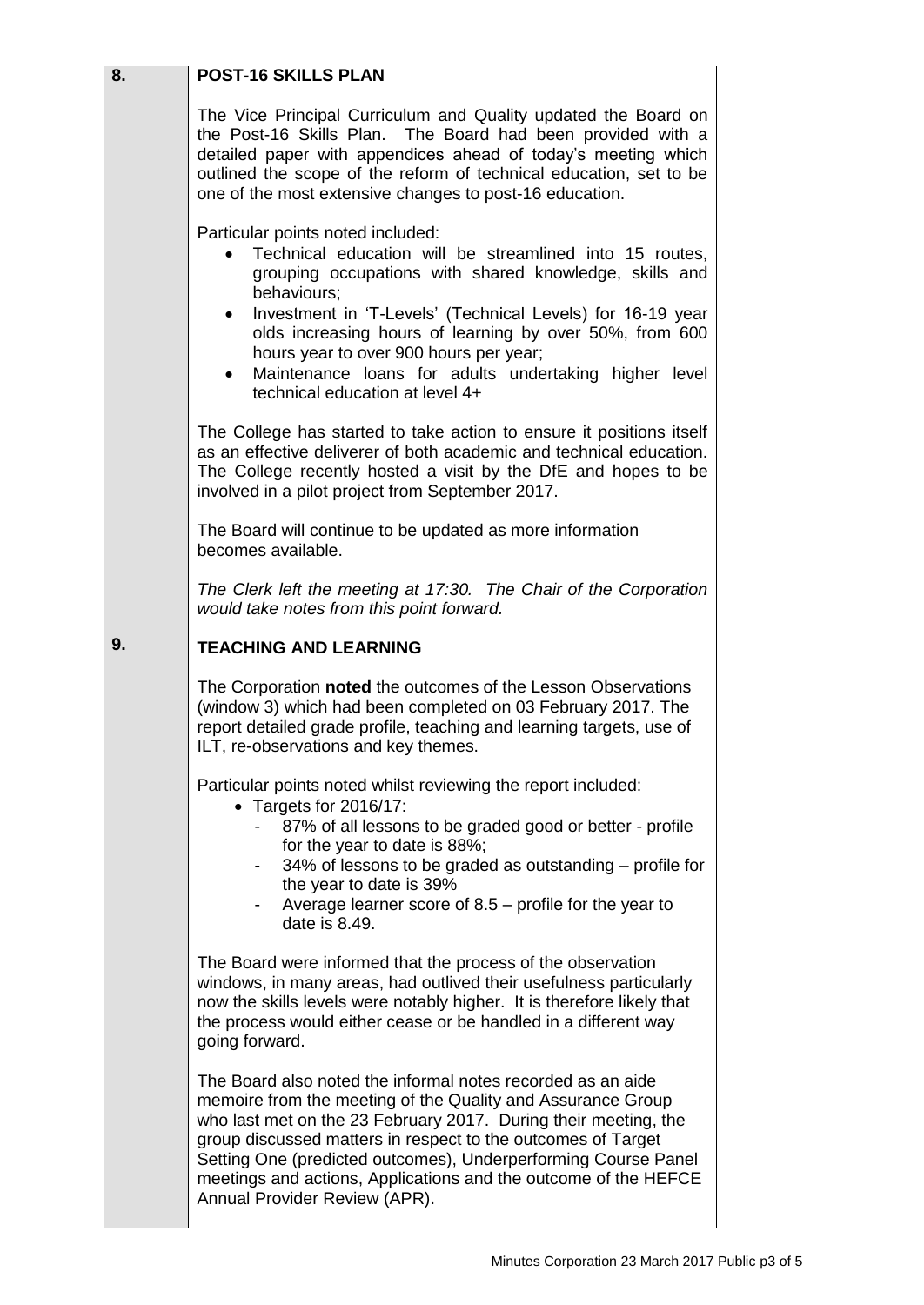|     | Confidential minutes recorded separately.                                                                                                                                                                                                                                                                                                                   |  |  |
|-----|-------------------------------------------------------------------------------------------------------------------------------------------------------------------------------------------------------------------------------------------------------------------------------------------------------------------------------------------------------------|--|--|
| 10. | <b>PRINCIPAL'S REPORT</b>                                                                                                                                                                                                                                                                                                                                   |  |  |
|     | The Corporation noted and discussed each subject area of the<br>Principal's Report with particular emphasis upon:                                                                                                                                                                                                                                           |  |  |
|     | Area Review - Final Recommendations<br>٠<br><b>University of Somerset</b><br><b>BU</b><br>$\bullet$<br>College bus route<br>Growth Deal 3<br>Department for Education visit<br>$\bullet$<br>Applications to date<br>$\bullet$<br>Apprenticeship recruitment evening<br><b>KPIs</b>                                                                          |  |  |
|     | Confidential Minutes recorded separately.                                                                                                                                                                                                                                                                                                                   |  |  |
|     | There were no strategic actions to approve within the report.                                                                                                                                                                                                                                                                                               |  |  |
|     | In addition, the Board also noted the Operating Statement                                                                                                                                                                                                                                                                                                   |  |  |
| 11. | <b>LEGAL, POLICY and REGULATORY MATTERS</b>                                                                                                                                                                                                                                                                                                                 |  |  |
|     | <b>Student Union Constitution</b><br>The Board APPROVED the updated Student Union Constitution<br>that had last been accepted by the Board in March 2016. The FE<br>Student Governor informed the Board what was being achieved in<br>re-establishing the Student Union along with a brief update on<br>upcoming events.                                    |  |  |
|     | <b>Safeguarding and Equality &amp; Diversity</b><br>The Board noted a verbal update on Safeguarding and E&D<br>presented by the Vice Principal Curriculum and Quality. Particular<br>points noted were:<br>a record 67 incidents reported year to date<br>support funding had been accessed from Somerset County<br>Council                                 |  |  |
|     | <b>Lead Governors Voice: Safeguarding and Equality &amp; Diversity</b>                                                                                                                                                                                                                                                                                      |  |  |
|     | (SED)<br>Both Lead Governors for Safeguarding and Equality & Diversity<br>provided the Board with an overview of key points from the SED<br>meeting they had attended on the 22 February 2017. A "Happy to<br>be you" event was planned for May.                                                                                                            |  |  |
|     | <b>Student Voice:</b> No comments were noted on this occasion.                                                                                                                                                                                                                                                                                              |  |  |
|     | <b>Staff Voice:</b> No comments were noted on this occasion.                                                                                                                                                                                                                                                                                                |  |  |
| 12. | <b>RISK MANAGEMENT and INTERNAL CONTROLS</b>                                                                                                                                                                                                                                                                                                                |  |  |
|     | The Board noted key business from the draft minutes of the last<br>Audit Committee meeting held on the 08 March 2017 not covered<br>elsewhere on today's agenda (including risk). Additional verbal<br>commentary was provided by the Chair of the committee.<br>Particular points noted were:<br>An update on the Apprenticeship Reform to be presented to |  |  |